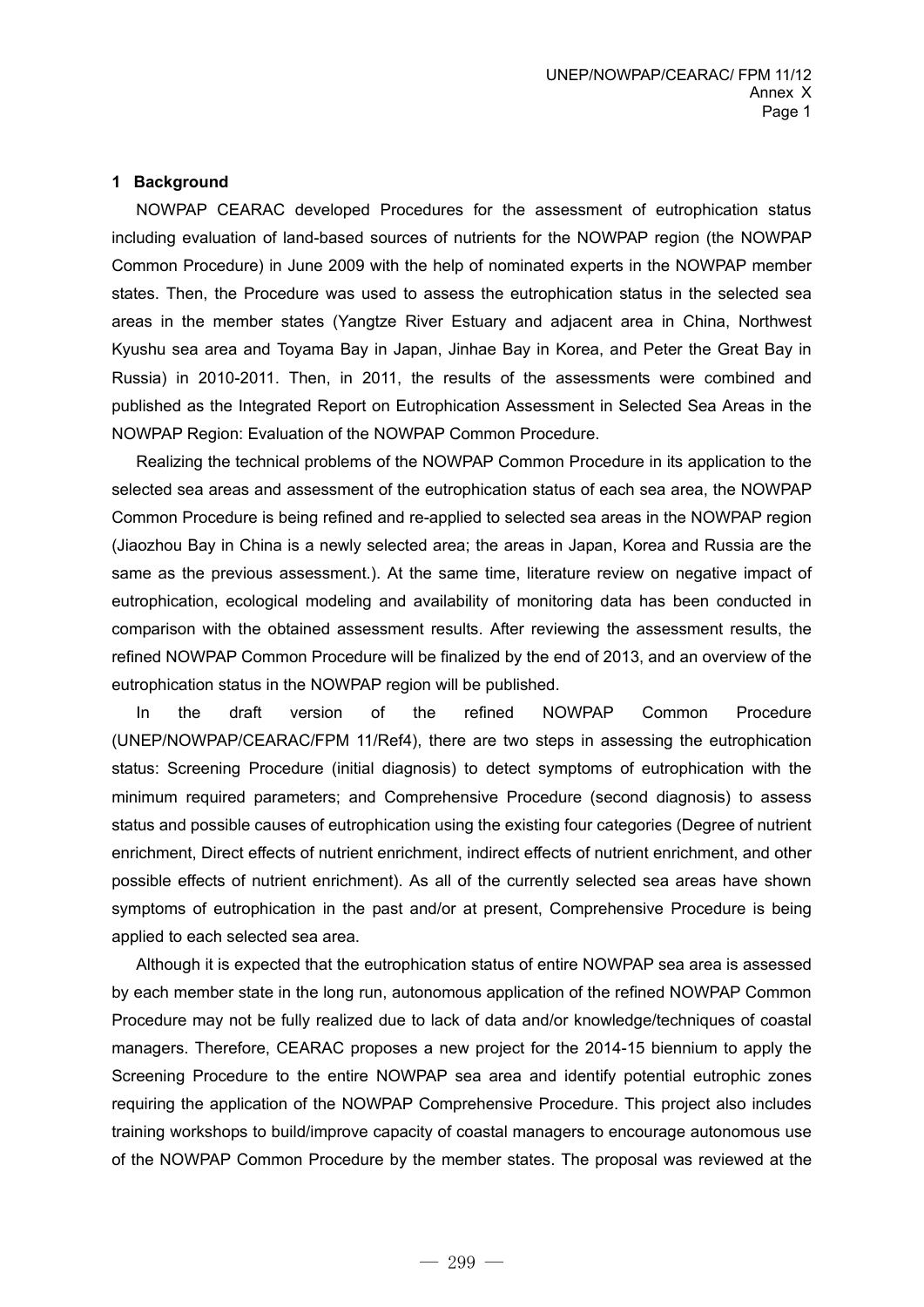UNEP/NOWPAP/CEARAC/ FPM 11/12 Annex X Page 2

Expert Meeting on Marine Biodiversity and Eutrophication in the Northwest Pacific Region held on 5-6 August 2013, and elaborated based on suggestions in terms of parameters for screening.

### **2 Objective**

Objective of this activity is to encourage autonomous use of the NOWPAP Common Procedure by the member states by (i) applying the Screening Procedure of the refined NOWPAP Common Procedure to the entire NOWPAP sea area in order to identify potential eutrophic zones as well as to verify the suitability of the Screening Procedure; and (ii) providing coastal managers with training on the refined NOWPAP Common Procedure.

## **3 Tasks**

**3.1 Trial application of the Screening Procedure of the NOWPAP Common Procedure to the entire NOWPAP sea area** 

Three parameters will be used in the Screening Procedure: nutrient inputs and their residence time, occurrence of red tides, and chlorophyll-a concentration to identify potential eutrophic zones in the NOWPAP sea area .

### **3.1.1 Collection and analysis of data on nutrient inputs and their residence time**

Experts in each member state selected by CEARAC Focal Points (FPs) will collect data on nutrient inputs and their residence time in enclosed sea areas in each country. Based on the analysis of such data, enclosed sea areas susceptible to nutrient inputs will be listed in each country. CEARAC will develop a map on sea areas susceptible to nutrient inputs in the entire NOWPAP sea area.

### **3.1.2 Collection of data and mapping of occurrences of red tides**

Experts in each member state selected by CEARAC FPs will collect information on occurrences of red tides in their respective sea areas, following the information collection rules shown in the HAB Reference Database in the CEARAC website. CEARAC will develop a map on the occurrence of red tide events in the entire NOWPAP sea area.

### **3.1.3 Development of satellite map of chlorophyll-a concentration**

Following the Screening Procedure, CEARAC will develop a map on chlorophyll-a concentration based on the ocean color satellite data and post the map on Marine Environmental Watch Project Homepage in the CEARAC website.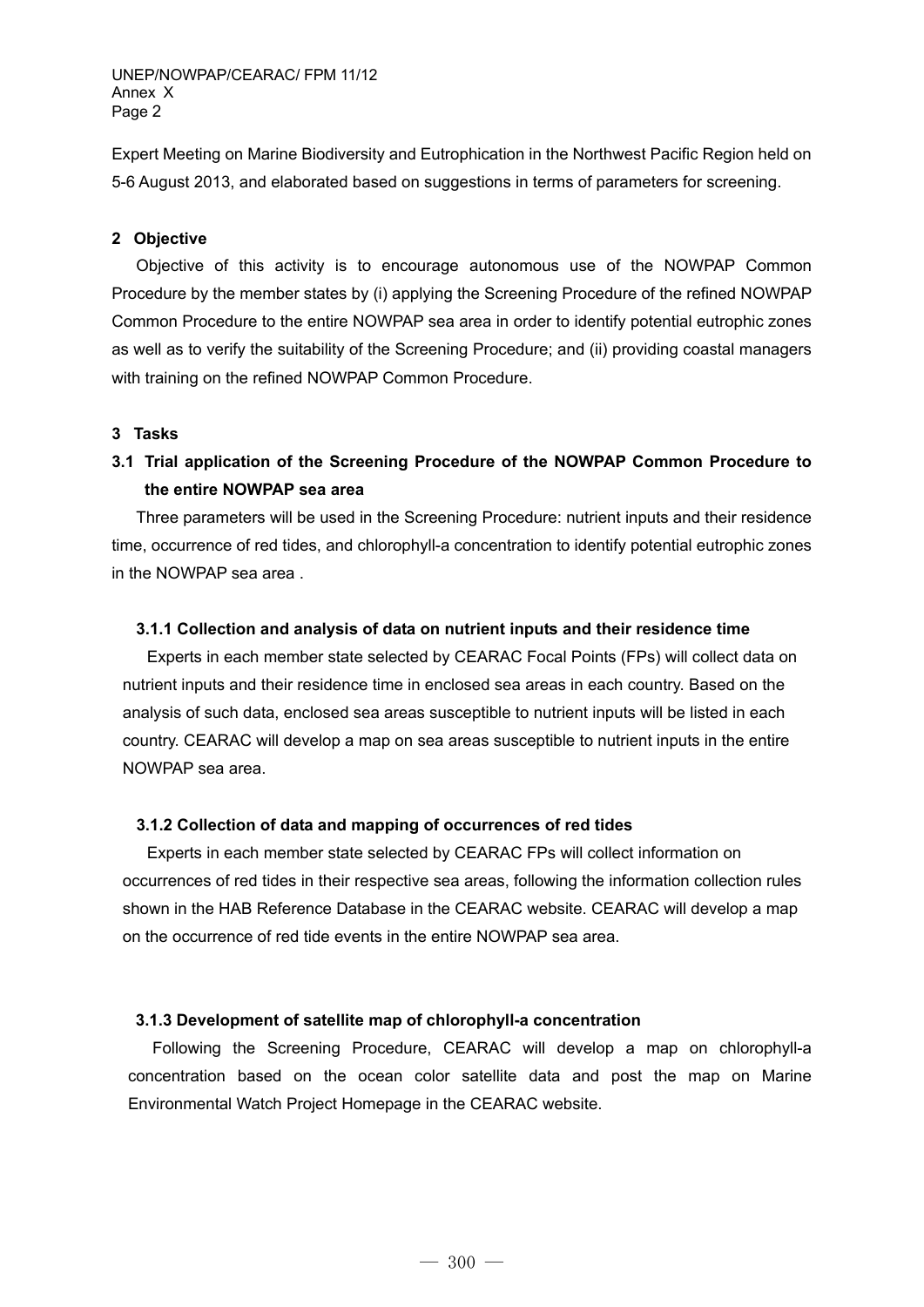## **3.1.4 Mapping potential eutrophic zones**

With the trial application of the Screening Procedure, CEARAC will develop a map on potential eutrophic zones by overlaying the three maps developed through 3.1.1-3.1.3. The identified potential eutrophic zones will also be verified using existing literatures, which clarify effectiveness and limitation of the Screening Procedure.

# **3.2 Organization of training workshops on the eutrophication assessment and**

## **countermeasure techniques**

A series of in-country training workshops will be organized mainly targeting coastal managers (e.g. local government officers) responsible for the identified eutrophic zones. The workshop will be one or two- day-long and will introduce the Comprehensive Procedure of the refined NOWPAP Common Procedure and effective countermeasures against eutrophication using the local language of host country. CEARAC will prepare the program and training materials of the workshop in the language of host country. Host organizations (e.g. local governments, academic/training institutions) of the workshop will be publicly advertised with the help of the experts and CEARAC FPs, and the submitted proposals will be reviewed and approved by CEARAC FPs. The sea areas previous or currently involved in the NOWPAP eutrophication activities may be the potential candidate venues of the workshop. It is planned to conduct workshops in one or two places in the 2014-2015 biennium.

The number of places for holding the workshop depends on budget allocation. It is expected that Budget Option B (USD 125, 000 for entire CEARAC Activity) could support two places while Budget Option A (USD 120,000 for entire CEARAC Activity) could support only one place.

## **4 Expected outcomes**

By applying the Screening Procedure of the refined NOWPAP Common Procedure to the entire NOWPAP sea area, it is possible that potential eutrophic zones are identified and visualized on a map.

Combined with the training for coastal managers, this activity will contribute to the awareness raising on eutrophication status, enhanced application of the NOWPAP Common Procedure and countermeasures against eutrophication in the NOWPAP member states aiming at addressing most of the eutrophic zones in the long run.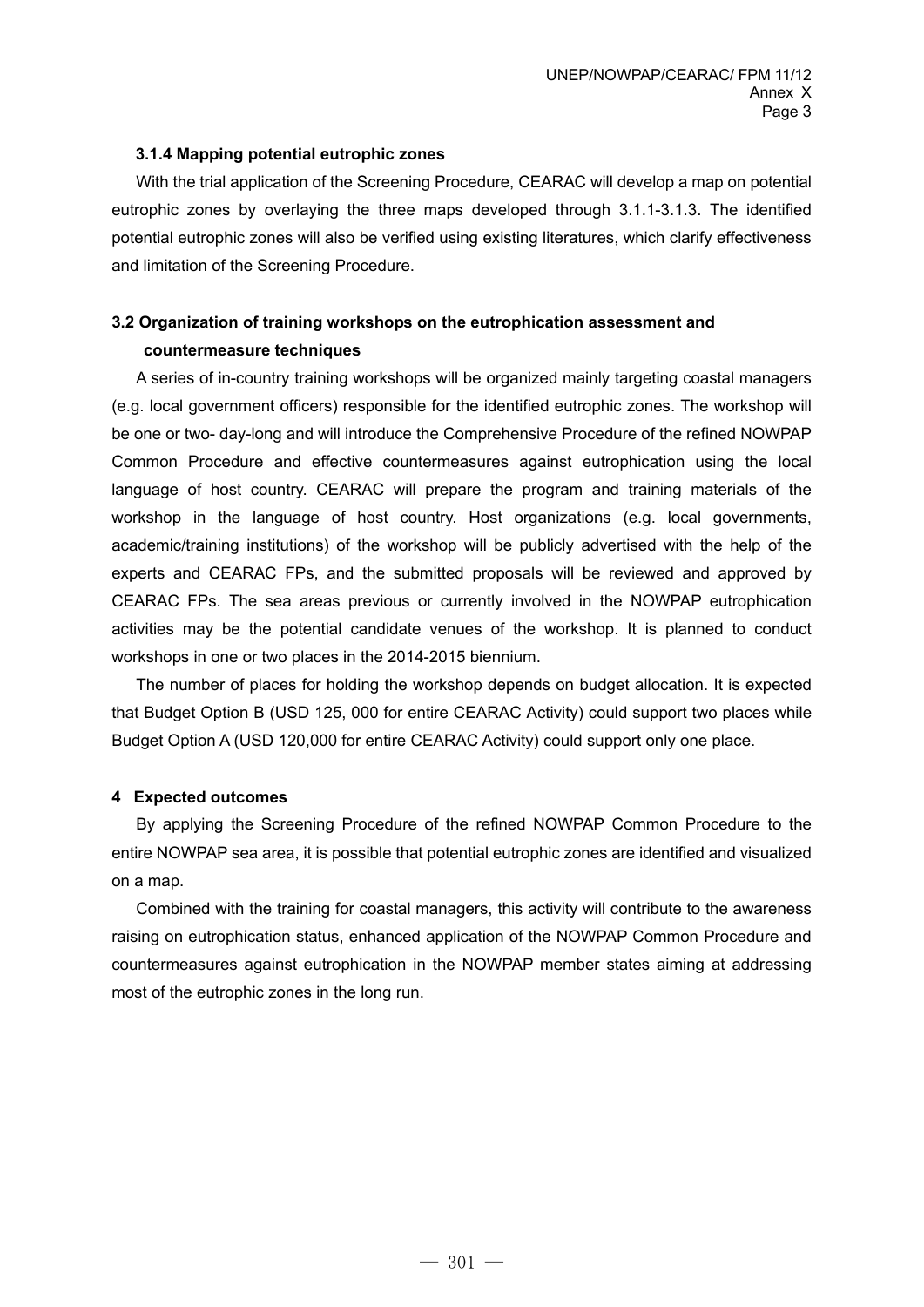## **5 Schedule**

The time line of tasks in this activity is shown as follows.

| <b>Time</b> | Action                                                | Main body                     |
|-------------|-------------------------------------------------------|-------------------------------|
| Aug.        | <b>Expert Meeting</b>                                 | <b>CEARAC</b> Secretariat and |
|             | - Review of the draft proposal                        | Experts of NOWPAP member      |
|             |                                                       | states                        |
| Sep.        | <b>CEARAC FPM11</b>                                   | <b>CEARAC Secretariat and</b> |
|             | - Review of the draft proposal                        | <b>FPs</b>                    |
| Dec.        | NOWPAP IGM18                                          | representatives of member     |
|             | - Review/approval of CEARAC workplan and budget       | states                        |
|             | for 2014-2015                                         |                               |
| 2014        | <b>CEARAC FPM12</b>                                   | <b>CEARAC</b> Secretariat and |
| Q2          | - Approval of the implementation plan                 | <b>CEARAC FPs</b>             |
| Q2/Q3       | Trial application of the Screening Procedure in the   | Experts of NOWPAP member      |
|             | refined NOWPAP Common Procedure                       | states and CEARAC             |
| Q4          | Review of the results of application of the Screening | <b>CEARAC and Consultant</b>  |
|             | Procedure                                             |                               |
| 2015        | Preparation of a training workshop program and        | <b>CEARAC and Consultant</b>  |
| Q1          | materials in languages of the NOWPAP member           |                               |
|             | states                                                |                               |
| Q2          | Advertisement of call for proposals and review of     | Experts of NOWPAP member      |
|             | submitted proposals on training workshops             | states and CEARAC FPs         |
| Q3/Q4       | Training workshops on eutrophication assessment       | Experts of NOWPAP member      |
|             | and countermeasures for coastal managers (two         | states, CEARAC and FPs        |
|             | places)                                               |                               |